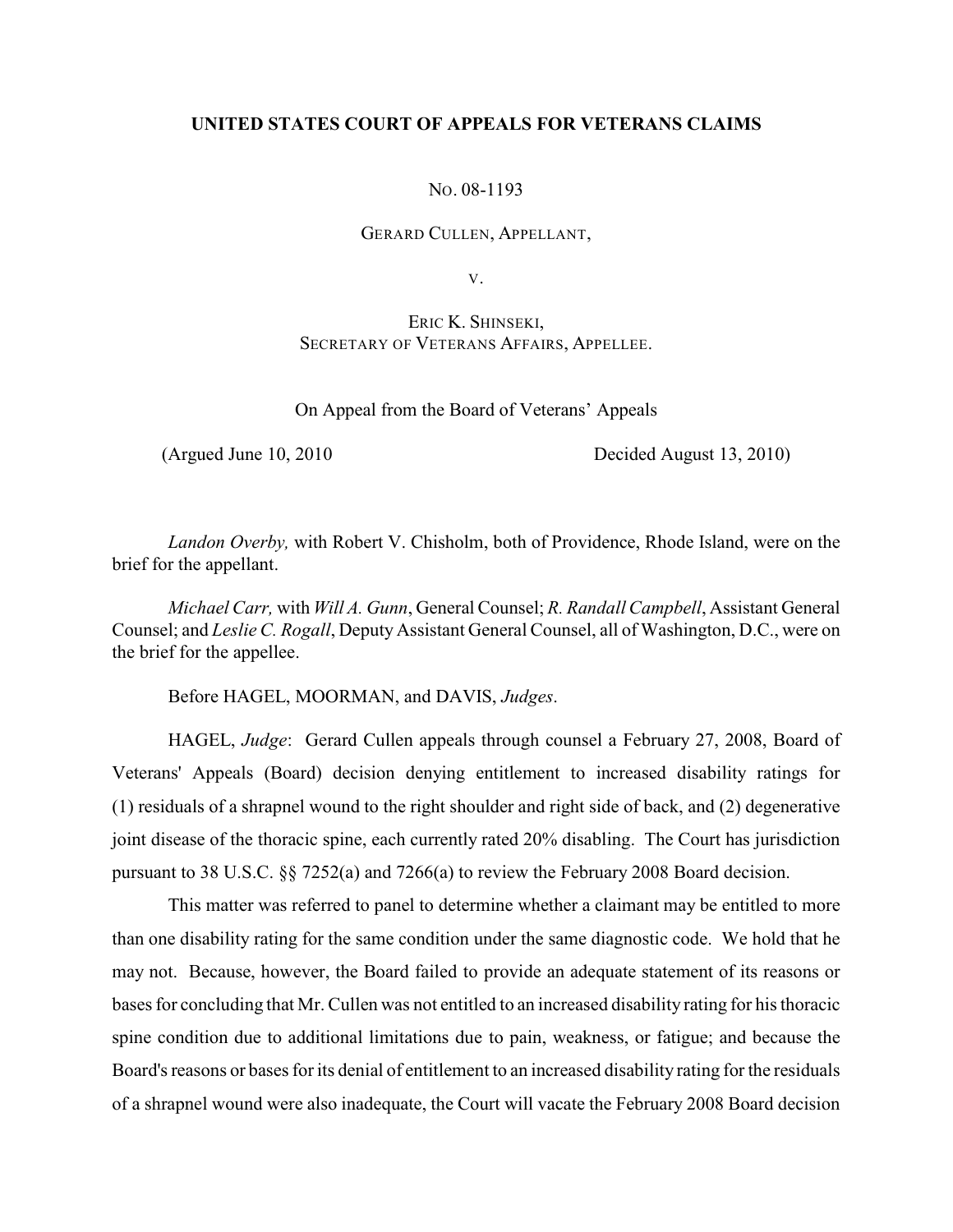and remand the matters for further development, if necessary, and readjudication consistent with this decision.

### **I. FACTS**

Mr. Cullen served on active duty in the U.S. Army from June 1966 to September 1968, including service in Vietnam. In March 2003, he sought increased disability ratings for residuals of a right shoulder shrapnel wound and for degenerative joint disease of the thoracic spine, each of which had been rated 10% disabling.

In October 2004, Mr. Cullen underwent a VA muscles examination in connection with both of his claims. With respect to Mr. Cullen's right shoulder and right side of his back, the examiner reported:

The veteran has a limitation of the flexion and extension of the right shoulder to 60 degrees and 30 degrees. The abduction is limited to 120 degrees on the right shoulder. Internal rotation 55 degrees, external rotation limited to 25 degrees. The veteran can actively and passively move the joint. The veteran cannot move the joint through gravity. The joint function of the right shoulder is limited by pain, fatigue, weakness, and lack of endurance following repetitive use and also during the flare-up.

Record (R.) at  $241<sup>1</sup>$  Regarding Mr. Cullen's thoracic spine condition, the examiner reported:

The veteran has a loss of lumbar lordosis, and there is paravertebral muscle spasm of the T4, T5, and T6 area. Forward flexion is restricted to 70 degrees with pain. Backward extension he can do to only 20 degrees with pain. Left lateral flexion produces pain at 20 degrees. Right lateral flexion produces pain at 15 degrees. The right lateral rotation to the right and the left is 20 degrees with pain. The thoracic spine is painful on motion, and there is additional limitation of the thoracic spine with pain, fatigue, weakness, and lack of endurance following repetitive use and during the flare-up. There is painful motion, spasm, and tenderness of the thoracic spine. There is muscle spasm of the thoracic spine. Then, there is guarding of the thoracic muscles and spine with abnormal spinal contour with a kyphosis of the thoracic spine.

<sup>&</sup>lt;sup>1</sup> Flexion is "the act of bending or condition of being bent." DORLAND'S ILLUSTRATED MEDICAL DICTIONARY 725 (31st ed. 2007) [hereinafter DORLAND'S]. Extension is "the movement that straightens or increases the angle between bones or parts of the body. *Id.* at 670. Abduction means "to draw away from the median plane." *Id.* at 2.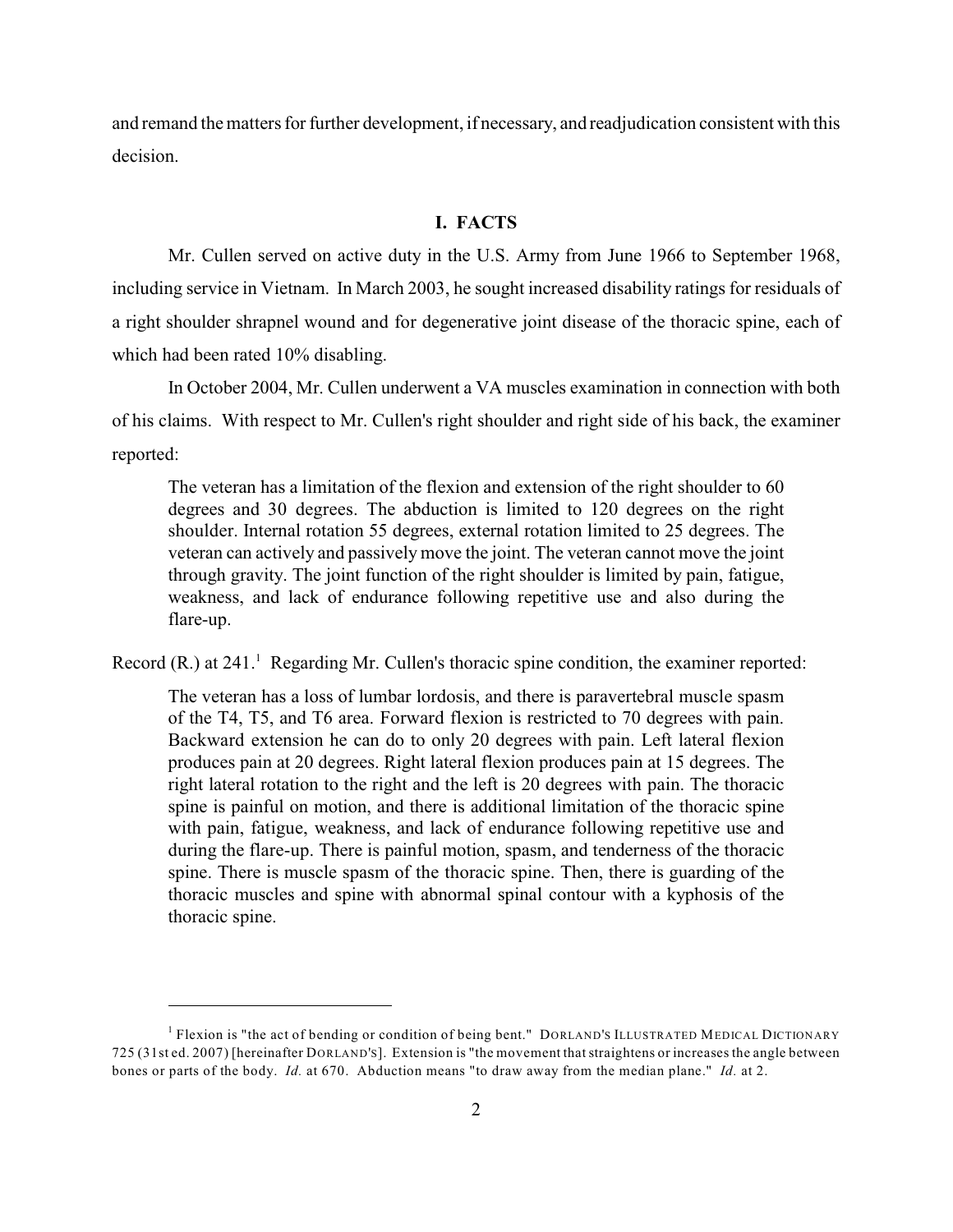R. at 243. <sup>2</sup>

In an April 2005 rating decision, a VA regional office increased the disability ratings for each of Mr. Cullen's disabilities from 10% to 20%. Mr. Cullen disagreed with the ratings assigned via a Notice of Disagreement in May 2005, and ultimately appealed to the Board in November 2005.

In February 2008, the Board issued the decision on appeal denying entitlement to increased disability ratings. Regarding Mr. Cullen's thoracic spine disability, the Board discussed the criteria contained in 38 C.F.R. § 4.71a, and concluded that the medical evidence supported only a 20% rating. In this regard, the Board stated:

Considering limitation of motion, the competent medical evidence of record shows that the veteran currently has forward flexion of the thoracolumbar spine limited to 70 degrees with pain and some additional limitation caused by pain, fatigue, weakness and lack of endurance following repetitive use. The Board has considered the applicability of *DeLuca v. Brown*, 8 Vet. App. 202, including whether there is a basis for assigning a rating in excess of 20 percent due to additional limitation of motion resulting from pain or functional loss. *See* 38 C.F.R. §§ 4.40 and 4.45. There is no question in this case that pain is a component of the veteran's disability. Nevertheless, the Board finds that the effects of pain reasonably shown to be due to the veteran's service-connected degenerative joint disease of the thoracolumbar spine are contemplated in the 20 percent rating currently assigned. The competent evidence of record does not show that pain, fatigue, weakness and lack of endurance following repetitive use causes forward flexion of the thoracolumbar spine to be limited to 30 degrees or less or to be equivalent to favorable ankylosis.<sup>[3]</sup> See 38 C.F.R. § 4.40; *DeLuca, supra*. While repetitive motion reportedly added additional limitation, the Board is of the opinion that even considering this additional limitation as reported by the VA examiner the veteran's disability picture more nearly approximates the criteria required for the 20 percent rating (forward flexion limited to between 30 and 60 degrees). *See* 38 C.F.R. § 4.7 la, DC 5242. As such, an evaluation in excess of 20 percent for degenerative joint disease of the thoracic spine based on limitation of motion is not warranted. *See id*., *see also* 38 C.F.R. § 4.7 la.

 $2$  Lordosis is "abnormally increased concavity in the curvature of the lumbar spinal column as viewed from the side." DORLAND'S at 1090. Paravertebral means "beside the vertebral column." *Id.* at 1403. T4, T5, and T6 indicate the 4th, 5th, and 6th vertebrae of the thoracic spinal column. *See* http://visual.merriam-webster.com/ images/human-being/anatomy/skeleton/spinal-column.jpg (last visited June 11, 2010). Kyphosis is "abnormally increased convexity in the curvature of the thoracic spinal column as viewed from the side." DORLAND'S at 1007.

<sup>&</sup>lt;sup>3</sup> Ankylosis is "immobility and consolidation of a joint due to disease, injury, or surgical procedure." DORLAND'S at 94.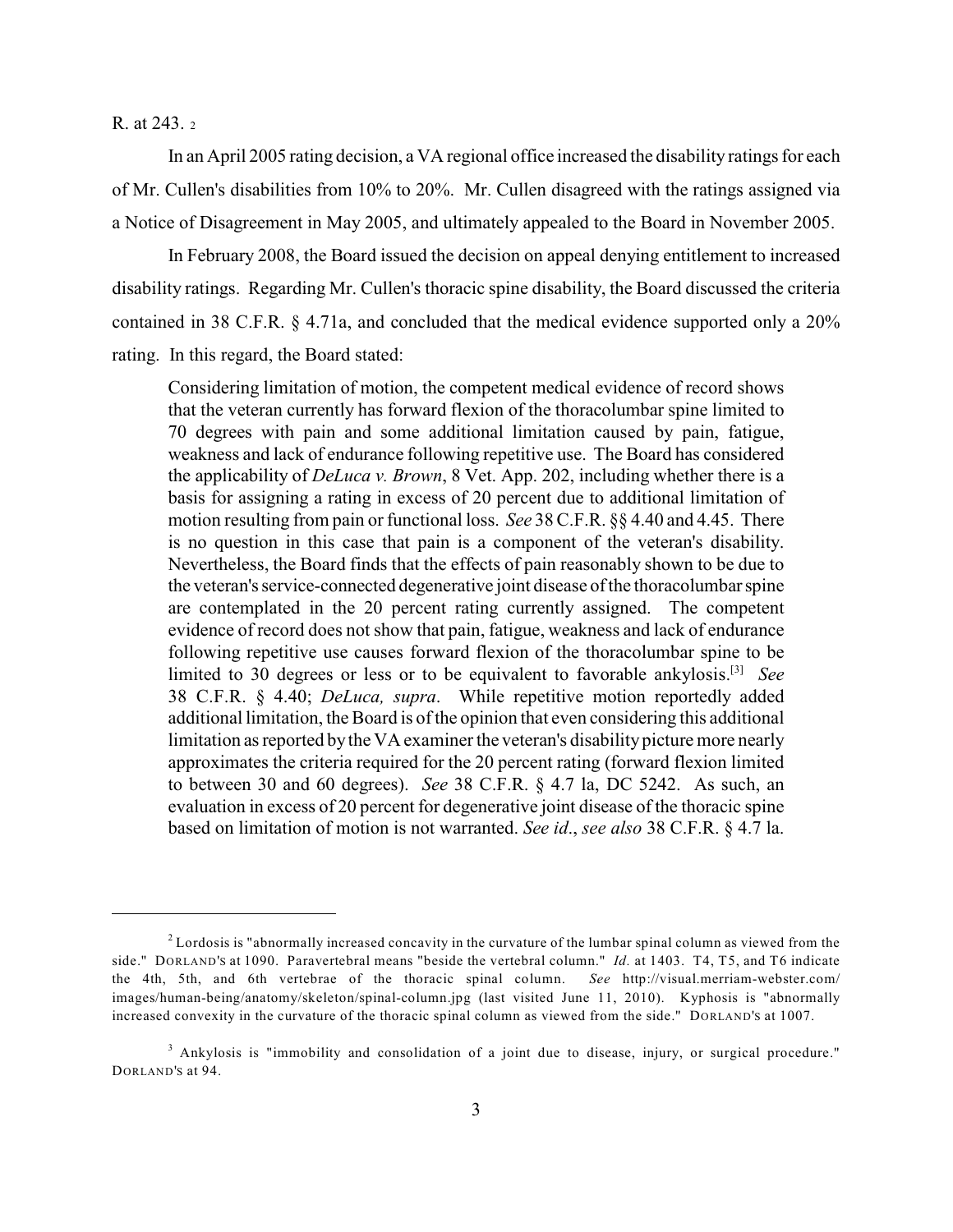R. at 19. Regarding Mr. Cullen's shoulder and back disability, the Board discussed the medical evidence pertaining to the limitation of motion in his right shoulder but ultimately concluded that the September 2004 VA examination supported only the current 20% rating. With respect to the *DeLuca* factors, the Board's discussion was essentially the same as quoted above for the thoracic spine disability.

On appeal, Mr. Cullen first argues that the Board erred in its interpretation of 38 C.F.R.  $\S 4.71a<sup>4</sup>$  Specifically, he contends that a proper reading of the regulation required the Board to award him *both* a 20% disability rating *and* a 40% disability rating for his thoracic spine condition. He asserts that this is so because (1) the criteria are written in the disjunctive and are not duplicative or overlapping, and they therefore serve as independent bases on which to assign a disability rating, and (2) he suffers from symptoms included in the criteria for both a 20% and 40% disability rating. Appellant's Brief (Br.) at 10-15. Mr. Cullen then argues that the Board incorrectly applied 38 C.F.R. § 4.71a, Diagnostic Code 5201, to determine that only a 20% disability rating was warranted for his right shoulder and right side of back condition. Instead, he contends, the September 2004 VA examination on which the Board relied in fact supports a 30% disability rating for that condition.<sup>5</sup> Appellant's Br. at 15-18. He requests that the Court reverse the Board's decision and award a 20% disability rating and a 40% disability rating for his thoracic spine condition, and a 30% disability rating for his right shoulder and back condition, due to limited range of motion.

In response, the Secretary rejects Mr. Cullen's first argument as unsupported by regulations and existing caselaw. However, the Secretary concedes that the Board's discussion of the effects of pain on Mr. Cullen's function is not supported by adequate reasons or bases. Therefore, the Secretary argues, remand, not reversal, is the appropriate remedy for each of Mr. Cullen's claims.

<sup>&</sup>lt;sup>4</sup> Section 4.71a provides a general rating formula for diseases and injuries of the spine. For a 20% disability rating of the thoracic spine, the regulation requires "[f]orward flexion of the thoracolumbar spine greater than 30 degrees but not greater than 60 degrees;" for a 40% disability rating of the thoracic spine, the regulation requires "forward flexion of the thoracolumbar spine 30 degrees or less; or, favorable ankylosis of the entire thoracolumbar spine." 38 C.F.R. § 4.71a.

<sup>&</sup>lt;sup>5</sup> Diagnostic Code 5201 provides for a 30% disability rating where there is limitation of motion of the major arm "[m]idway between side and shoulder level," and for a 20% disability rating where the limitation of motion is "[a]t shoulder level." 38 C.F.R. § 4.71a, Diagnostic Code 5201.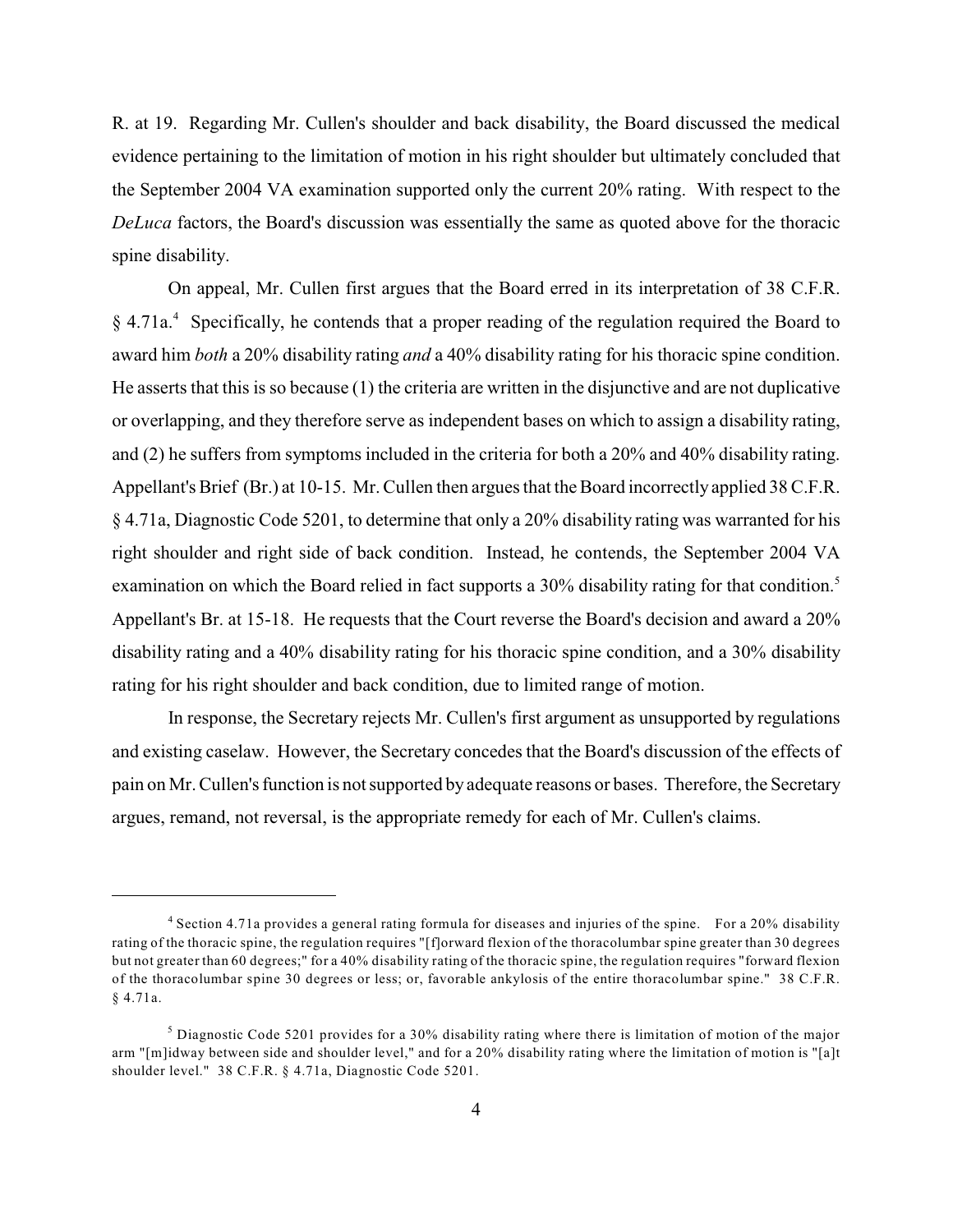#### **II. ANALYSIS**

A. Entitlement to Two Disability Ratings for One Condition

#### *1. VA's Interpretation of 38 C.F.R. § 4.71a*

A Board determination of the appropriate degree of disability under the rating code is a finding of fact subject to the "clearly erroneous" standard of review. 38 U.S.C. § 7261(a)(4); *see Smallwood v. Brown*, 10 Vet.App. 93, 97 (1997). However, here, the Court is asked to determine whether the Secretary's interpretation of 38 C.F.R. § 4.71a (specifically, the rating formula for diseases and injuries of the spine) as permitting the assignment of only one disability rating is proper, a legal question that the Court reviews de novo. 38 U.S.C. § 7261(a)(1); *see Smith v. Gober*, 14 Vet.App. 227, 230 (2000). The regulation at issue in this matter is 38 C.F.R. § 4.71a, the rating schedule for disabilities of the musculoskeletal system. Of particular concern to Mr. Cullen is the "General Rating Formula for Diseases and Injuries of the Spine," which corresponds to Diagnostic Codes 5235-5243 and provides the following:

With or without symptoms such as pain (whether or not it radiates), stiffness, or aching in the area of the spine affected by residuals of injury or disease

Unfavorable ankylosis of the entire spine. . . . . . . . . . . . . . . . 100<sup>o</sup> disability rating

Unfavorable ankylosis of the entire thoracolumbar spine . . . . . . . . . . . . . . . . . . . . 50

Unfavorable ankylosis of the entire cervical spine; or, forward flexion of the thoracolumbar spine 30 degrees or less; or, favorable ankylosis of the entire thoracolumbar spine . . . . . . . . . . . . . . . . . . . . . . . . . . . . . . . . . . . . . . . . . . . . . . . . . 40

Forward flexion of the cervical spine 15 degrees or less; or, favorable ankylosis of the entire cervical spine . . . . . . . . . . . . . . . . . . . . . . . . . . . . . . . . . . . . . . . . . . . . . . 30

Forward flexion of the thoracolumbar spine greater than 30 degrees but not greater than 60 degrees; or, forward flexion of the cervical spine greater than 15 degrees but not greater than 30 degrees; or, the combined range of motion of the thoracolumbar spine not greater than 120 degrees; or, the combined range of motion of the cervical spine not greater than 170 degrees; or, muscle spasm or guarding severe enough to result in an abnormal gait or abnormal spinal contour such as scoliosis, reversed lordosis, or abnormal kyphosis . . . . . . . . . . . . . . . . . . . . . . . . . . . . . . . . . . . . . . . . 20

Forward flexion of the thoracolumbar spine greater than 60 degrees but not greater than 85 degrees; or, forward flexion of the cervical spine greater than 30 degrees but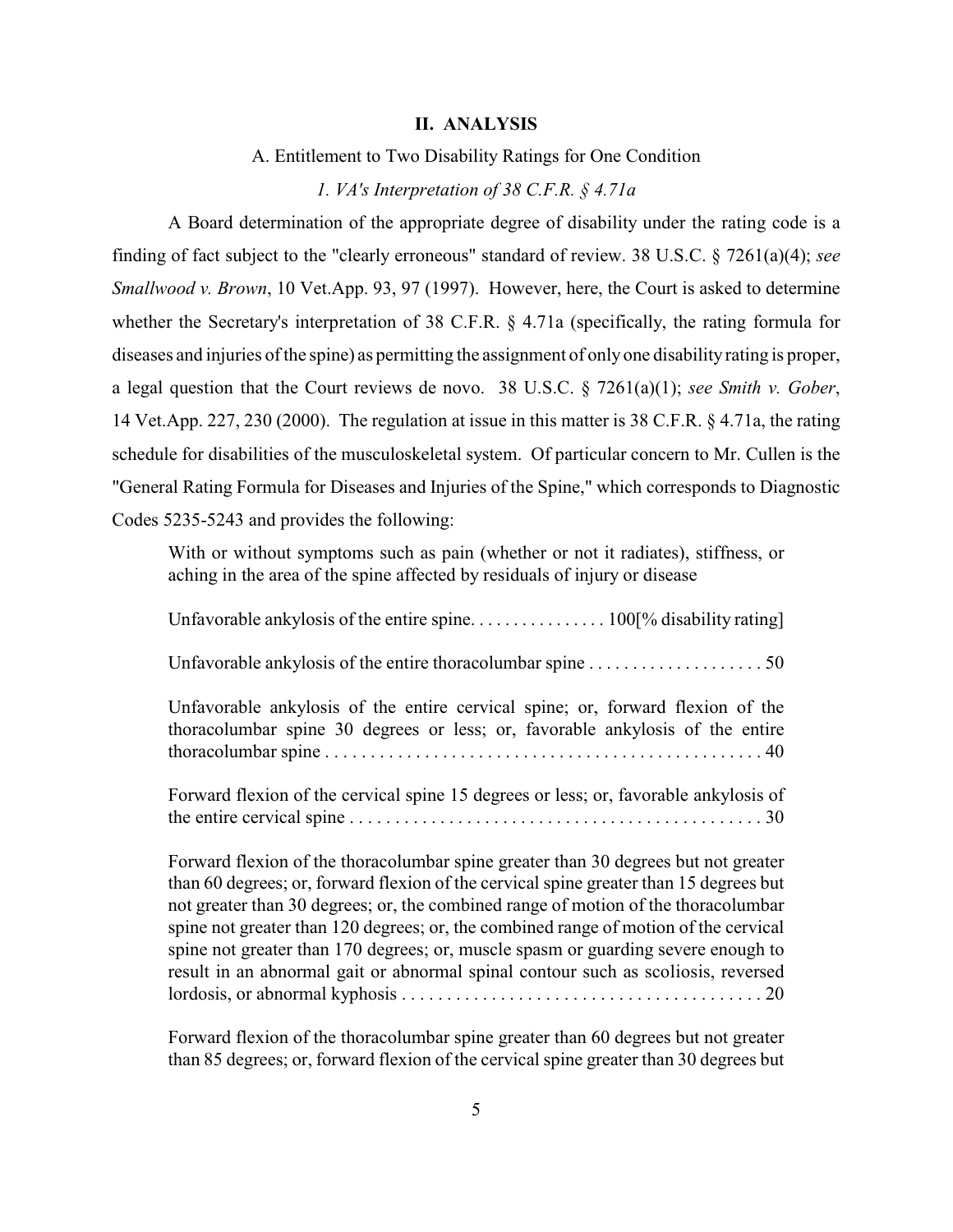not greater than 40 degrees; or, combined range of motion of the thoracolumbar spine greater than 120 degrees but not greater than 235 degrees; or, combined range of motion of the cervical spine greater than 170 degrees but not greater than 335 degrees; or, muscle spasm, guarding, or localized tenderness not resulting in abnormal gait or abnormal spinal contour; or, vertebral body fracture with loss of 50 percent or more of the height . . . . . . . . . . . . . . . . . . . . . . . . . . . . . . . . . . . . . . . . . . 10

# 38 C.F.R. § 4.71a (2010).

Mr. Cullen contends that because the criteria for each spinal disability rating are written in the disjunctive, the criteria provide "independent bases for establishing either a 20-percent or 40 percent rating" for his thoracic spine disability. Appellant's Br. at 4. More precisely, Mr. Cullen contends that, because he has symptoms that match one of the criteria necessary for a 20% disability rating (muscle spasm or guarding severe enough to result in an abnormal spinal contour with kyphosis) and one of the criteria necessary for a 40% disability rating (favorable ankylosis of the entire thoracic spine), and because those criteria are not "duplicative or overlapping," he is entitled to *two* disability ratings for his thoracic spine condition. Appellant's Br. at 5. Moreover, at oral argument, Mr. Cullen asserted that the Secretary's interpretation of this portion of § 4.71a–that he is entitled to only one disability rating for his thoracic spine condition–should be invalidated because it is unreasonable.

VA rejects Mr. Cullen's interpretation of § 4.71a and argues that existing regulations and caselaw make it clear that a claimant may be awarded only one disability rating for a particular condition, absent express contrary authorization in the regulation. At oral argument, the Secretary noted that this question had never been raised prior to Mr. Cullen's case, a fact that accounts for the lack of VA General Counsel Precedent Opinions or other question-specific interpretation on the matter. However, prior to oral argument, the Secretary submitted additional relevant authority, specifically, the notice of proposed rulemaking to amend the portion of § 4.71a at issue in this case. The Secretary argues that that document provides insight into his interpretation of the general rating formula for diseases and injuries of the spine prior to the litigation of this case.

In *Cathedral Candle Co. v. U.S. Int'l Trade Commission*, the United States Court of Appeals for the Federal Circuit (Federal Circuit) described the substantial level of deference generally afforded to an agency's interpretation of its own regulation, noting that the interpretation is "'of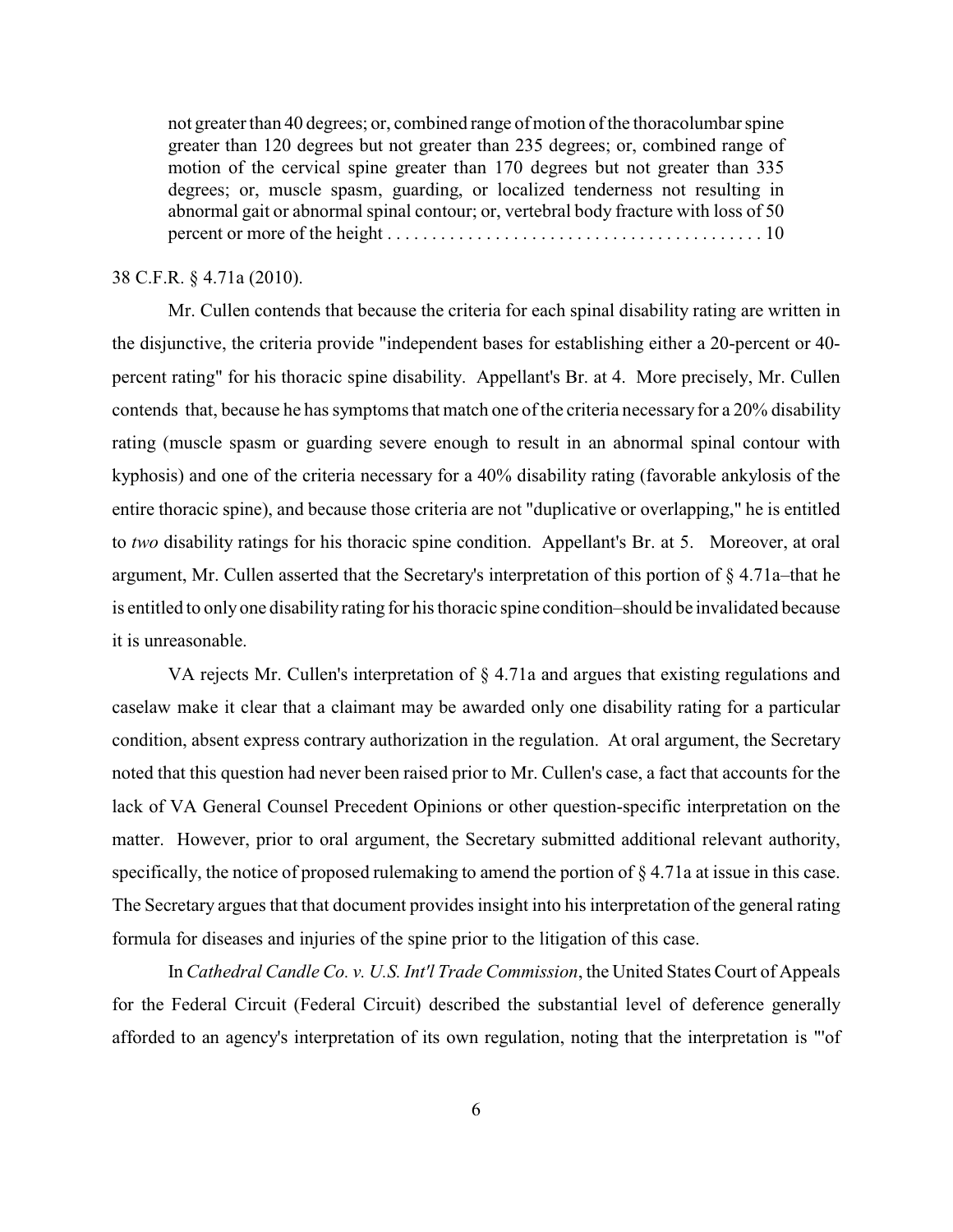controlling weight unless it is plainly erroneous or inconsistent with the regulation.'" 400 F.3d 1352, 1364 (Fed. Cir. 2005) (quoting *Bowles v. Seminole Rock & Sand Co.*, 325 U.S. 410, 414 (1945)). Such generous deference is due even when the agency's interpretation is presented in a brief during the litigation stage, as long as there is "'no reason to suspect that the interpretation does not reflect the agency's fair and considered judgment on the matter in question.'" *Id.* (quoting *Auer v. Robbins*, 519 U.S. 452, 461-62 (1997) (noting that deference must be afforded to an agency's interpretation of a regulation even where that interpretation is first advanced in a legal brief if that position articulates a well established agency practice)).

The Court concludes that Mr. Cullen's argument, although creative, is not persuasive. The language of the regulation, read as a whole, makes clear that the regulation prohibits multiple disability ratings for a single spinal disability, except in certain circumstances. In note 1, the rating specialist is specifically directed to evaluate particular symptoms, specifically, "associated objective neurologic abnormalities," under the "appropriate diagnostic code." 38 C.F.R. § 4.71a, Diagnostic Codes 5234-5243, note 1. This statement indicates that there are some circumstances under which an additional disability rating for symptoms related to a spinal disability is warranted. Mr. Cullen does not suggest that either of his claimed symptoms are neurologic abnormalities warranting an additional disability rating. Similarly, note 6 states that when a claimant has disabilities of *both* the cervical *and* thoracolumbar spine, the resulting disabilities are to be rated separately, i.e., may be assigned separate disability ratings under the general rating formula.<sup> $6$ </sup> The implication of this statement is that where a claimant's disability involves *only* the thoracolumbar spine, as Mr. Cullen's does, he is entitled to only one disability rating for that condition.

Turning to VA's notice of proposed rulemaking, published in the Federal Register in September 2002 (prior to the final rule's enactment in November 2003), the Court finds similar support for the Secretary's position. VA proposed to amend VA's "Schedule for Rating Disabilities by revising that portion of the Musculoskeletal System that addresses disabilities of the spine." 67 Fed. Reg. 56,506 (Sept. 4, 2002). VA stated that it intended to "revise the evaluation criteria for rating disabilities of the spine by establishing a general rating formula that will apply to all diseases

 $6$  The note provides an exception where there is "unfavorable ankylosis of both segments," in which case they are to be rated as a single disability. 38 C.F.R. § 4.71a, Diagnostic Codes 5234-5243, note 6.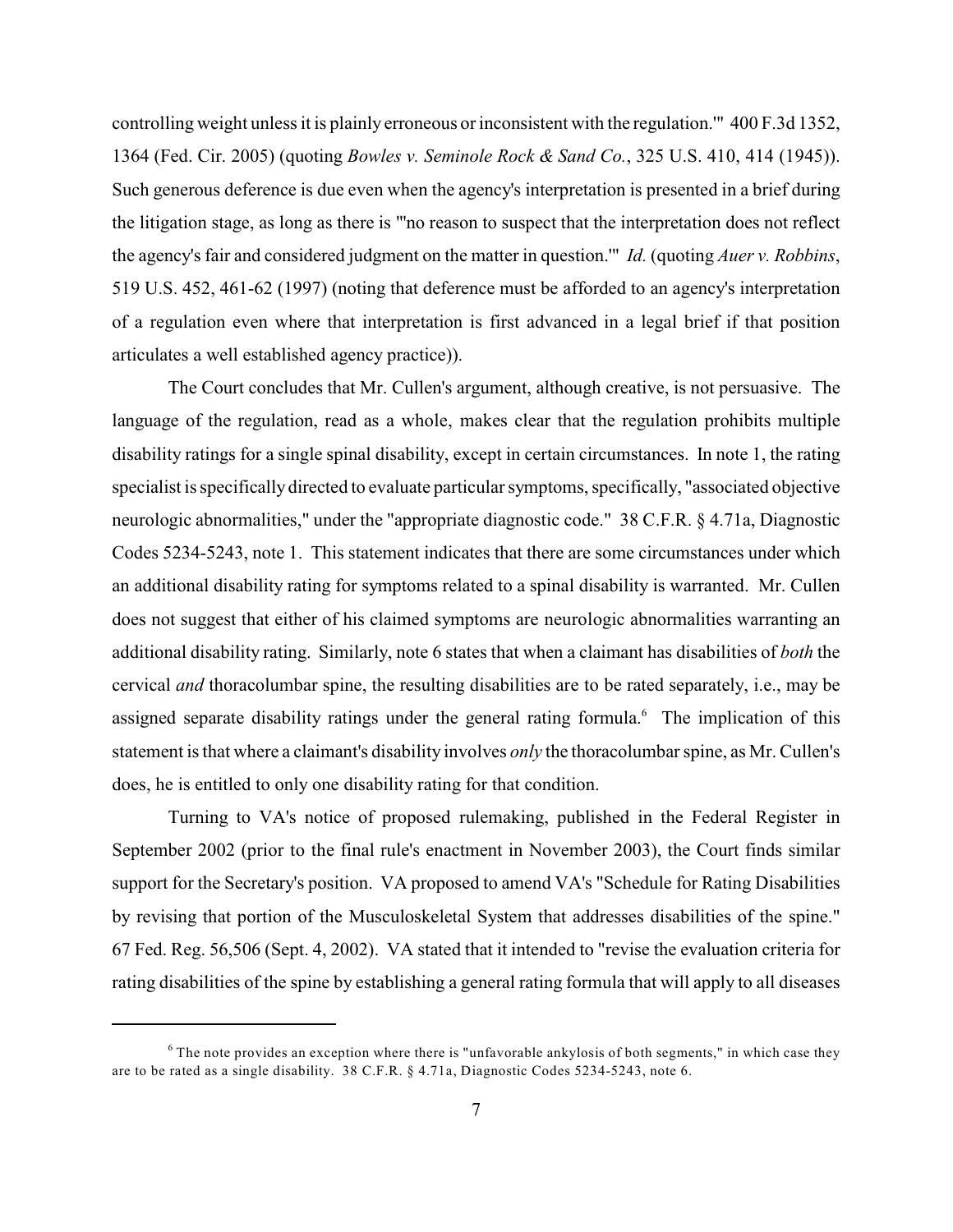and injuries of the spine." 67 Fed. Reg. at 56,510. VA explained its proposal to include note 1, discussed above, stating that such direction to other diagnostic codes for evaluation of neurologic abnormalities was necessary because the variety of neurologic abnormalities that might stem from diseases and injuries of the spine made it impractical to include them in the proposed rating schedule, which concerned only orthopedic limitations. This statement implies that separate disability ratings would be available for some kinds of disabilities that stem from spinal disabilities (i.e., neurologic disabilities), but that one disability rating would be assigned under the general rating formula for any orthopedic limitations that arose.

VA also proposed to "delete the seven diagnostic codes . . . that involve findings of ankylosis or limitation of motion of the spine because, rather than representing *conditions or diagnoses*, they are findings that are common to a variety of spinal conditions." *Id.* (emphasis added). This statement directly supports the Secretary's argument that disability ratings are assigned based on a "condition," rather than on any symptoms of a particular condition, which is essentially what Mr. Cullen's argument boils down to. In fact, ankylosis of the thoracic spine is the basis for Mr. Cullen's asserted entitlement to a separate 40% disability rating in this case. It is clear, however, that VA intended to do away with separate disability ratings for ankylosis and instead rate spinal *conditions* (i.e., disabilities) that include ankylosis as a *symptom*.

Additionally, VA proposed to eliminate the diagnostic code for lumbosacral strain "based on pain, muscle spasm, limitation of motion, listing of the spine, loss of lateral motion with osteoarthritic changes, etc." 67 Fed. Reg. at 56,512. VA stated that it would move lumbosacral strain to Diagnostic Code 5237 (that is, within the general formula for rating disabilities or injuries of the spine), "which would include criteria adequate for its evaluation." *Id.* Again, the fact that VA eliminated a separate diagnostic code that could be based on muscle spasms (among other symptoms<sup>7</sup>) and instead included muscle spasms as one of the criteria included in several of the disability ratings for the spine demonstrates VA's intent to eliminate the possibility of assigning a

 $^7$  The general rating formula for the spine states that the formula will be applied "with or without symptoms such as pain (whether or not it radiates), stiffness, or aching in the area of the spine affected by residuals of injury or disease." 38 C.F.R. § 4.71a, Diagnostic Codes 5235-5243; *see* 68 Fed. Reg. 51,454 (Aug. 27, 2003).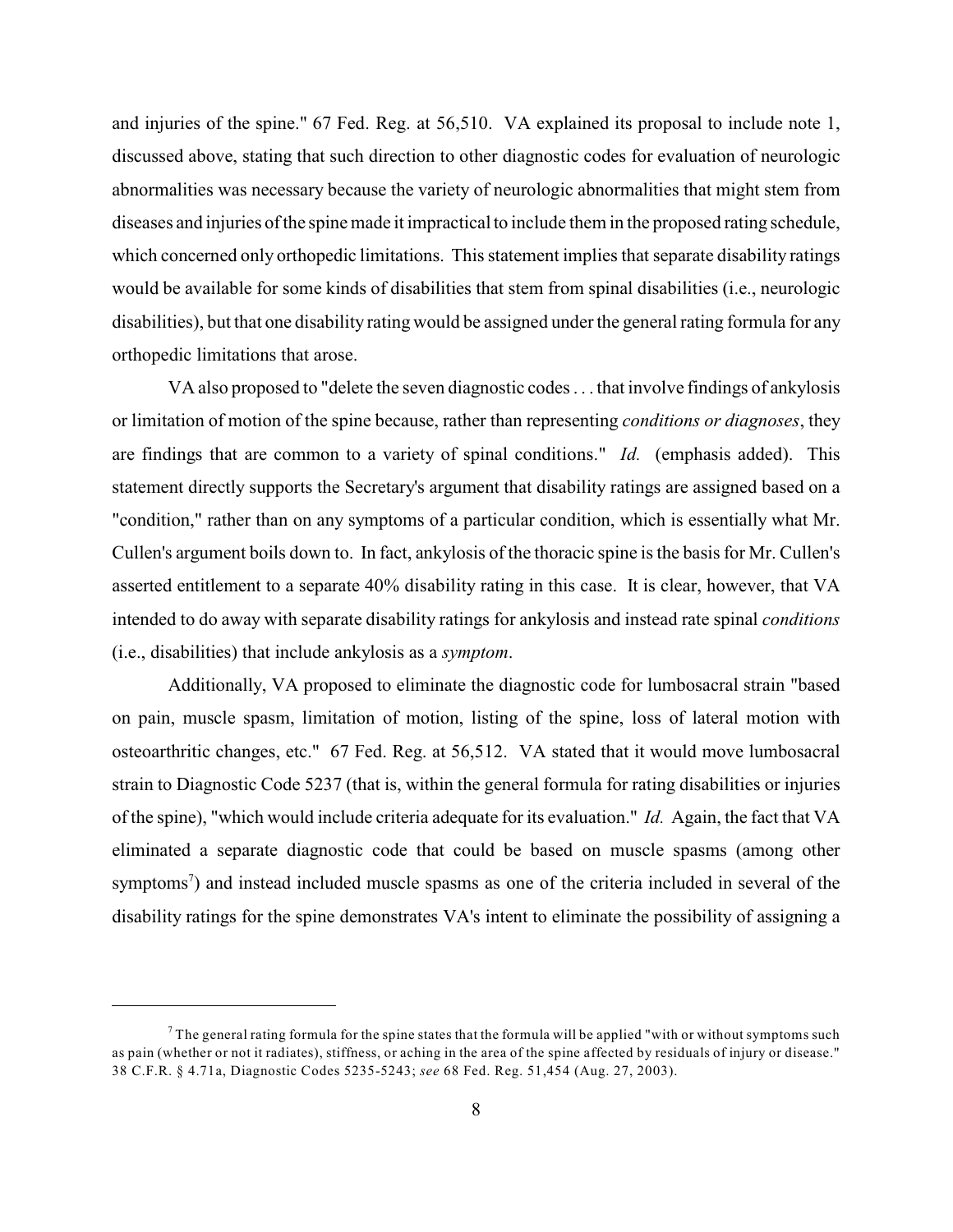separate disability for that *symptom* in addition to a disability rating for the overarching spinal *condition*. VA's final rule, published in August 2003, confirms this:

Pain alone cannot be evaluated without being associated with an underlying pathologic abnormality. In the case of spine disabilities, it would be rare for pain not to be present. Pain is often the primary factor limiting motion, for example, and is almost always present when there is muscle spasm. Therefore the evaluation criteria provided are meant to encompass and take into account the presence of pain, stiffness, or aching, which are generally present when there is a disability of the spine.

68 Fed. Reg. at 51,454-55. Further: "[W]e developed evaluation criteria that are meant to take pain and other symptoms into account. Therefore an evaluation based on pain alone would not be appropriate, unless there is specific nerve root pain, for example, that could be evaluated under the neurologic sections of the rating schedule." 68 Fed. Reg. at 51,455.

These statements by VA, made long before the question arose before the Court, make clear when a separate disability rating is warranted–for example in the case of neurologic abnormalities, or when a claimant has both thoracic and cervical spine disabilities. These statements also make clear VA's position that separate disability ratings are not to be assigned for different *symptoms* of an underlying spinal condition, such as pain, ankylosis, or muscle spasms. The Court concludes that VA's position is consistent both with the regulation itself and with VA's demonstrated interpretation of the regulation and is therefore due substantial deference from the Court. *See Auer*, 519 U.S. at 461-62; *Cathedral Candle Co.*, 400 F.3d at 1364. Mr. Cullen has not carried his burden of demonstrating that the Secretary's interpretation or position is unreasonable. *See Reizenstein v. Shinseki*, 583 F.3d 1331, 1336 (Fed. Cir. 2009) ("In order to defeat the VA's claim to deference, [the appellant] must give us a 'reason to suspect that the interpretation does not reflect the agency's fair and considered judgment on the matter in question.'" (quoting *Cathedral Candle Co.*, 400 F.3d at 1364)).

## *2. Applicability of Other Regulations*

Mr. Cullen's argument that he is entitled to two disability ratings for his thoracic spine condition is also not supported by other regulations. Under 38 C.F.R. § 4.7, "Where there is a question as to which of two evaluations shall be applied, the higher evaluation will be assigned if the disability picture more nearly approximates the criteria required for that rating. Otherwise, the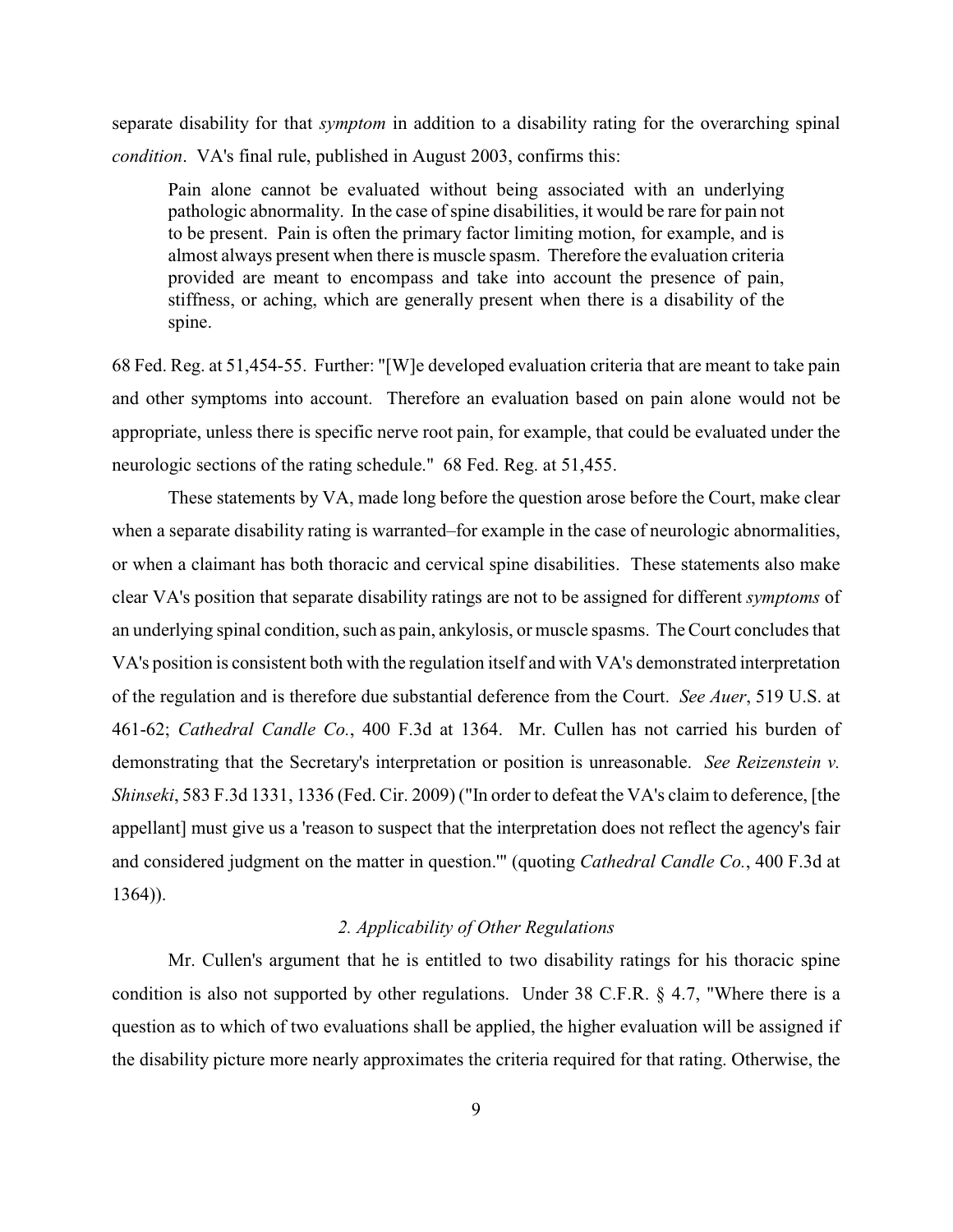lower rating will be assigned." This regulation clearly indicates that only one disability rating per diagnostic code may be assigned and that it will be based on the overall disability picture. Moreover, the Federal Circuit has held that a veteran simply "cannot be compensated more than once for the same disability." *Boggs v. Peake*, 520 F.3d 1330, 1337 (Fed. Cir. 2008); *see* 38 C.F.R. § 4.14 (2010) ("The evaluation of the same disability under various diagnoses is to be avoided.").

Mr. Cullen is correct that 38 C.F.R. § 4.25(b) entitles veterans to have "the *disabilities* arising from a single disease entity . . . rated separately" (emphasis added) and the individual disability ratings combined. However, he asks the Court to interpret that regulation as permitting separate disability ratings to be based on individual *symptoms* of a disability, rather than on separate *disabilities*. For example, Mr. Cullen would have the Court find that his individual *symptoms* (favorable ankylosis of the entire thoracic spine and muscle spasm or guarding severe enough to result in an abnormal spinal contour with kyphosis) are sufficient to assign two separate disability ratings for the effects of one *disabling condition* (degenerative joint disease of the thoracic spine). That is not permitted. *See Boggs*, 520 F.3d at 1337; *cf. Bradley v. Peake*, 22 Vet.App. 280, 290-91 (2008) (stating that § 4.25 requires that "all *disabilities* are to be rated separately" and noting few exceptions to that rule (emphasis added)).

Mr. Cullen's suggestion at oral argument that the criteria of  $\S$  4.71a relating to the spine would have been written in the *con*junctive if separate disability ratings were not permitted for spinal disabilities ignores the fact that the spine is made up of three distinct parts–the cervical spine, the thoracic spine, and the lumbar spine–and that the disputed portion of § 4.71a is a "general" rating formula for diseases and injuries of the spine. Accordingly, both the 20% and 40% disability ratings provide criteria applicable to *either* the cervical spine *or* the thoracic spine. *See* 38 C.F.R. § 4.71a.<sup>8</sup> If the criteria were written in the conjunctive, a claimant would have to show disabilities of *both* the thoracic and cervical spines to establish entitlement to compensation. The Court is therefore not persuaded by this argument.

 $8$  The Court notes that, for rating purposes,  $\S$  4.71a combines the thoracic and lumbar spines and provides criteria for rating disabilities of the "thoracolumbar spine."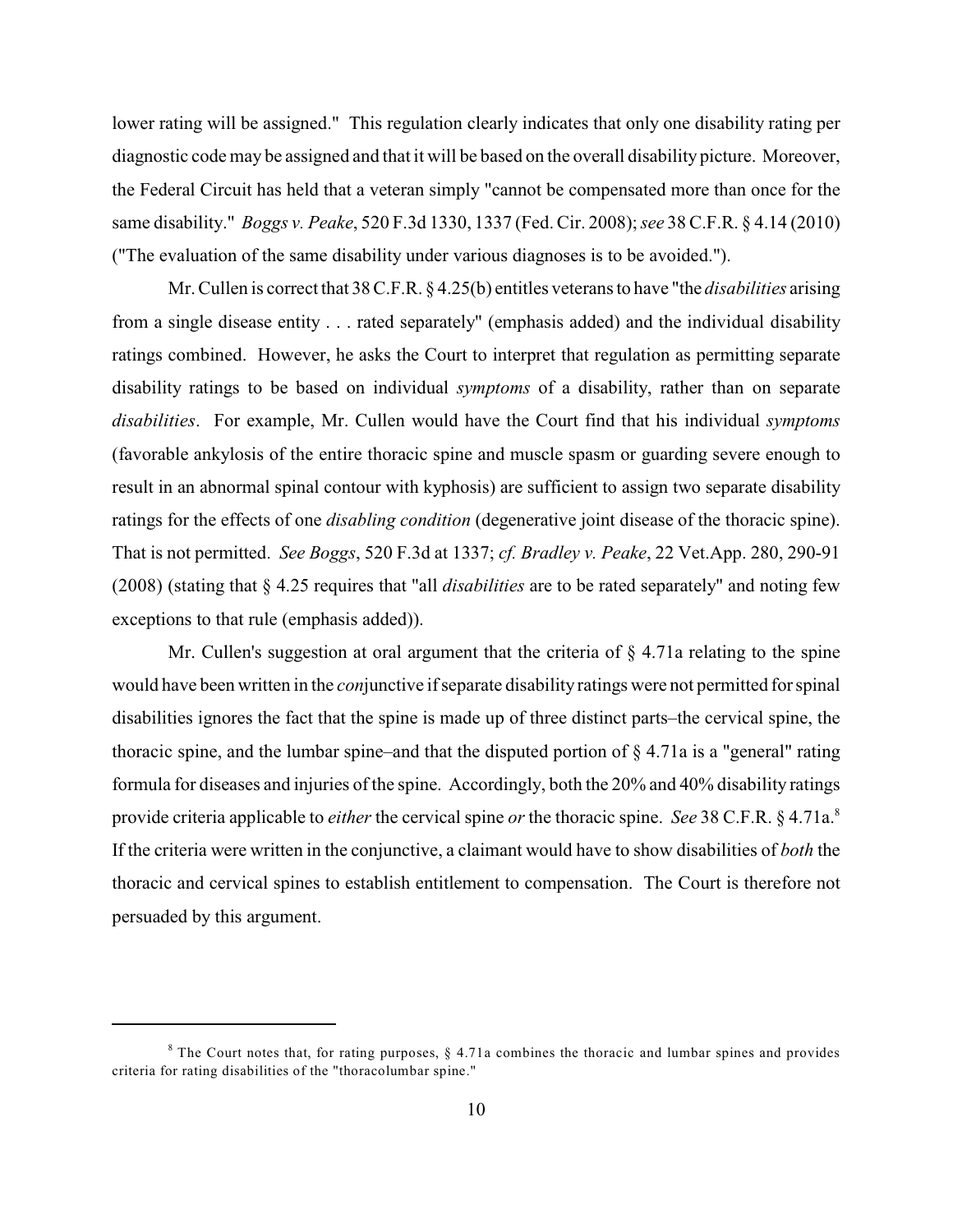### *3. Appellant's Reliance on Caselaw and VA General Counsel Precedent Opinion 9-2004*

In several of the cases on which Mr. Cullen relies, discussed below, the Court found that the Board erred in requiring a claimant to show each of the various symptoms listed in the rating schedule for *a particular disability rating* for the claimant's alleged condition, when those criteria were written in the disjunctive form. In *Drosky v. Brown*, for instance, the appellant was seeking a 30% disability rating for rheumatic heart disease, and the criteria for that rating were

inactive rheumatic heart disease "[f]rom the termination of an established service episode of rheumatic fever, *or*its subsequent recurrence, with cardiac manifestations, during the episode or recurrence, for 3 years, *or* diastolic murmur with characteristic EKG manifestations or definitely enlarged heart."

10 Vet.App. 251, 254 (1997) (quoting 38 C.F.R. § 4.104, Diagnostic Code 7000 (1996)) (emphasis added). There, the Secretary conceded, and the Court agreed, that the Board had erred by requiring that the veteran have *both* a diastolic murmur with EKG manifestations *and* a definitely enlarged heart to qualify for a 30% disability rating. *Id.* at 255. Similarly, in *Johnson v. Brown*, the Court found that the Board had erred in requiring a claimant to satisfy all of the disjunctively written criteria in 38 C.F.R. § 4.132 (1994) for a *100% disability rating* for post-traumatic stress disorder. 7 Vet.App. 95, 99 (1994) ("[U]pon remand the Board shall determine whether the appellant's [posttraumatic stress disorder] disability meets *any one of the three independent criteria* required for a *100%* [post-traumatic stress disorder] rating. If the Board determines that one of the criteria is met, it shall award a 100% rating." (emphasis added)). These cases establish that disjunctive criteria for *a particular disability rating* are independent bases on which to assign a single particular disability rating. Neither case supports the interpretation of the assignment of disability ratings that Mr. Cullen puts forth.

Mr. Cullen's reliance on *Esteban v. Brown*, 6 Vet.App. 259 (1994), is similarly misplaced. The Court's holding in *Esteban*, that the "critical element" of whether separate disability ratings are permitted is whether the symptomatology of each rating is "distinct and separate," 6 Vet.App. at 262, cannot be divorced from the context of that case. In *Esteban*, the appellant had four scars on his face as a result of a vehicle accident in service and had been assigned a 10% disability rating under 38 C.F.R. § 4.118, Diagnostic Code 7800 (1993) (disfiguring scars). The Board determined that the appellant's scars might also have been properly evaluated under two additional diagnostic codes,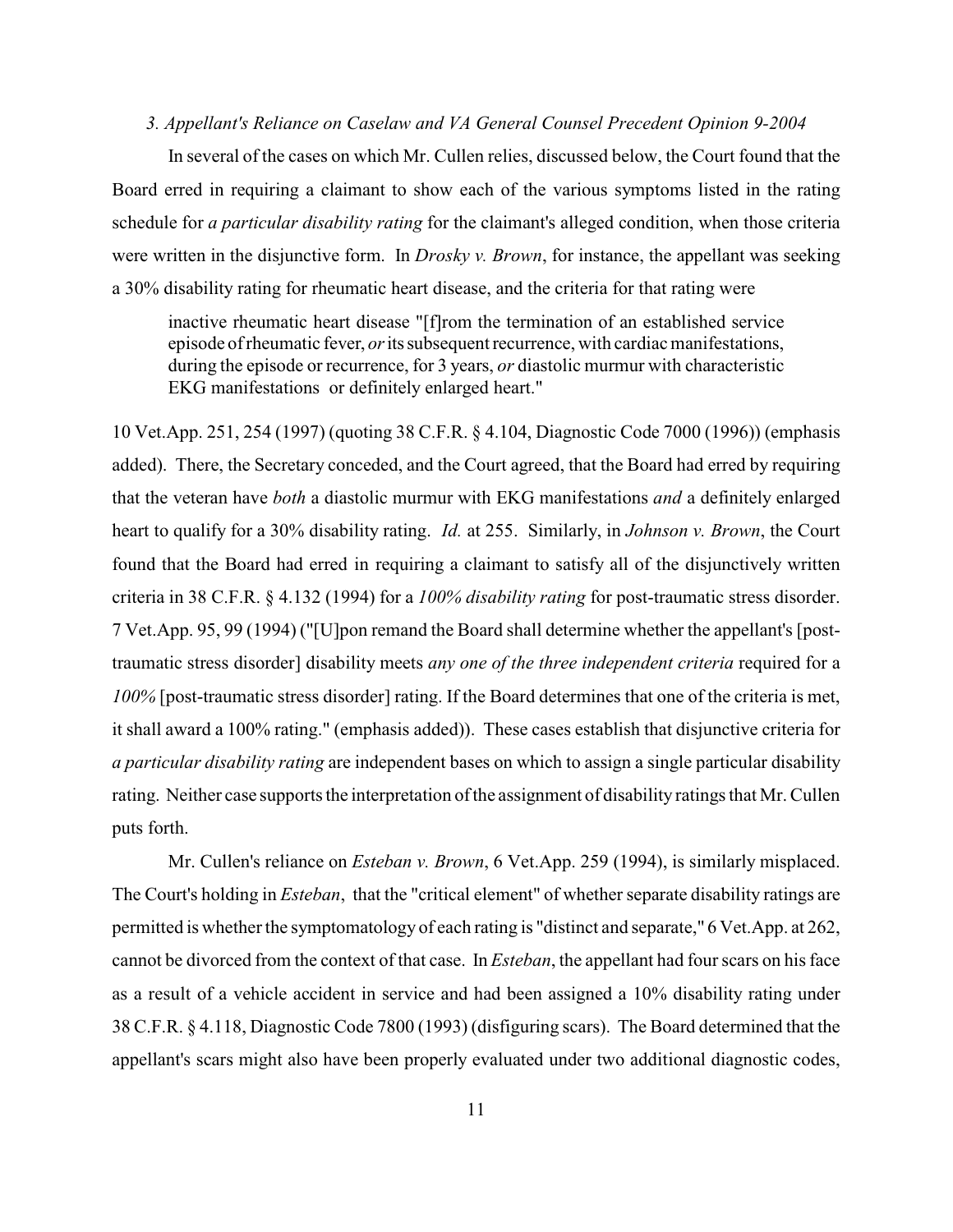7804 (painful scars) or 5325 (facial muscle injury), but determined that the appellant was entitled to only one 10% disability rating, not three separate 10% disability ratings (to be combined under § 4.25), because "'the evidence of record shows that the residual of an injury to the right side of the veteran's face is compatible with, but does not meet[,] any of the schedular criteria for a rating higher than 10 percent.'" 6 Vet.App. at 260. The Court, however, found:

The condition embodied in a rating under [Diagnostic Code] 7800 is entirely cosmetic in nature. Such rating does not contain any component of pain or muscle damage. The critical element is that *none* of the symptomatology for any one of these three conditions is *duplicative* of or *overlapping* with the symptomatology of the other two conditions. Appellant's symptomatology is distinct and separate . . . . Thus, as a matter of law, appellant is entitled to combine his 10% rating for disfigurement under [Diagnostic Code] 7800 with an additional 10% rating for tender and painful scars under [Diagnostic Code 7804] and a third 10% rating for facial muscle injury interfering with mastication under [Diagnostic Code] 5325.

*Id.* at 261-62. *Esteban*, a case involving three separate "conditions" or disabilities–as emphasized by the assignment of three separate disability ratings under three separate diagnostic codes–is easily distinguishable from Mr. Cullen's case, in which he seeks two separate disability ratings for the *same* condition or disability–degenerative joint disease of the thoracic spine–under one diagnostic code. The Court is not persuaded that *Esteban* can be fairly read to support Mr. Cullen's argument.

Similarly, the Court also finds Mr. Cullen's reliance on VA General Counsel Precedent Opinion 9-2004misplaced. That opinion addressed whether a veteran can receive separate disability ratings under 38 C.F.R. § 4.71a, Diagnostic Codes 5260 (leg, limitation of flexion) and 5261 (leg, limitation of extension) for the same joint. VA General Counsel determined that, in some circumstances, separate disability ratings could be assigned (and combined under § 4.25) without constituting pyramiding, which is prohibited by § 4.14. The General Counsel stated:

[T]he key consideration in determining whether rating under *more than one diagnostic code* is in order is whether the ratings under *different diagnostic codes* would be based on the same manifestation of disability or whether none of the symptomatology upon which the separate ratings would be based is duplicative or overlapping.

VA Gen. Coun. Prec. 9-2004 (Sep. 17, 2004) (emphasis added). As in *Esteban*, the key difference between the question the General Counsel was asked to resolve and Mr. Cullen's case is that the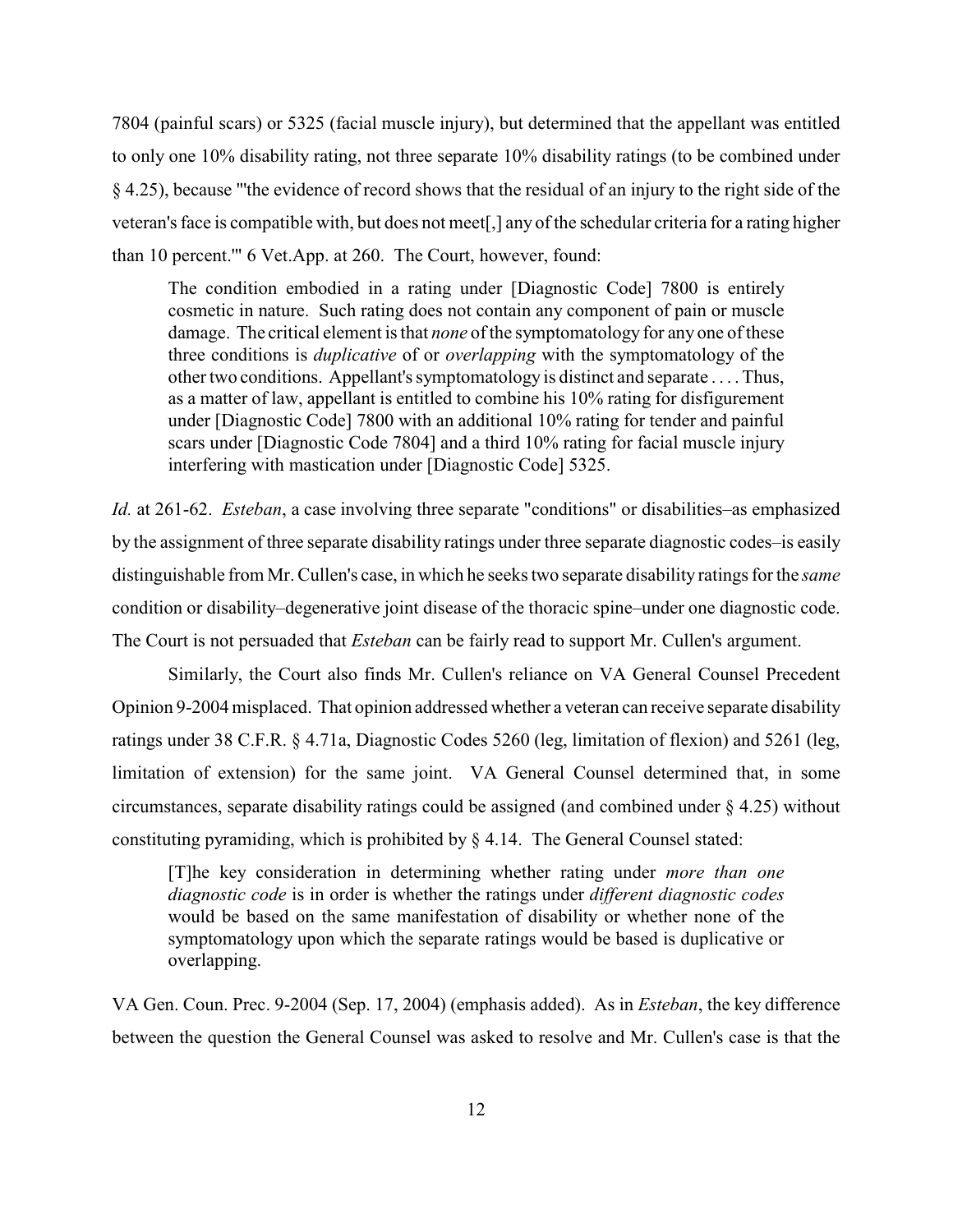General Counsel was asked to determine when separate disability ratings under *two particular, different diagnostic codes* is proper, *not* whether separate disability ratings can be assigned under the *same diagnostic code*. Accordingly, the Court rejects Mr. Cullen's argument on this issue.<sup>9</sup>

# *4. Summary*

We hold that, within a particular diagnostic code, a claimant is not entitled to more than one disability rating for a *single disability* unless the regulation expressly provides otherwise. To find otherwise would permit absurd results–compensation twice for the same condition–and not only in the case of diseases and injuries of the spine. For example, under 38 C.F.R. § 4.97, the rating schedule for disabilities of the respiratory system, Diagnostic Code 6846 (sarcoidosis) contains disjunctive criteria that are not "duplicative or overlapping," such that a claimant who had both pulmonary and cardiac involvement would be entitled to both a 60% and a 100% disability rating for the same condition under Mr. Cullen's interpretation. Similarly, under 38 C.F.R. § 4.119 (2010), the rating schedule for disabilities of the endocrine system, a 10% disability rating can be awarded under numerous diagnostic codes when continuous medication is required for control, but that requirement does not appear in the criteria for any of the higher disability ratings. According to Mr. Cullen's logic, a claimant who suffered from, for example, hyperthyroidism and required continuous medication to control that condition but who also experienced tachycardia, tremor, and increased pulse or blood pressure related to or caused by that condition would be entitled to *both* a 10% disability rating based on the need for medication *and* a 30% disability rating for the other symptoms. *See* 38 C.F.R. § 4.119, Diagnostic Code 7900. As discussed above, this is simply not contemplated by the rating schedule.

#### B. Reasons or Bases

In his brief, and at oral argument, the Secretary conceded that the Board's reasons or bases for denying Mr. Cullen's claims were inadequate. In rendering its decision, the Board is required to provide a written statement of the reasons or bases for its "findings and conclusions[] on all material issues of fact and law presented on the record." 38 U.S.C.  $\S 7104(d)(1)$ . The statement must be

<sup>&</sup>lt;sup>9</sup> If Mr. Cullen believes that the current disability rating assigned does not adequately compensate him for the practical effects of his disability, the proper recourse is to seek extraschedular consideration. *See* 38 C.F.R. § 3.321(b)(1) (2010).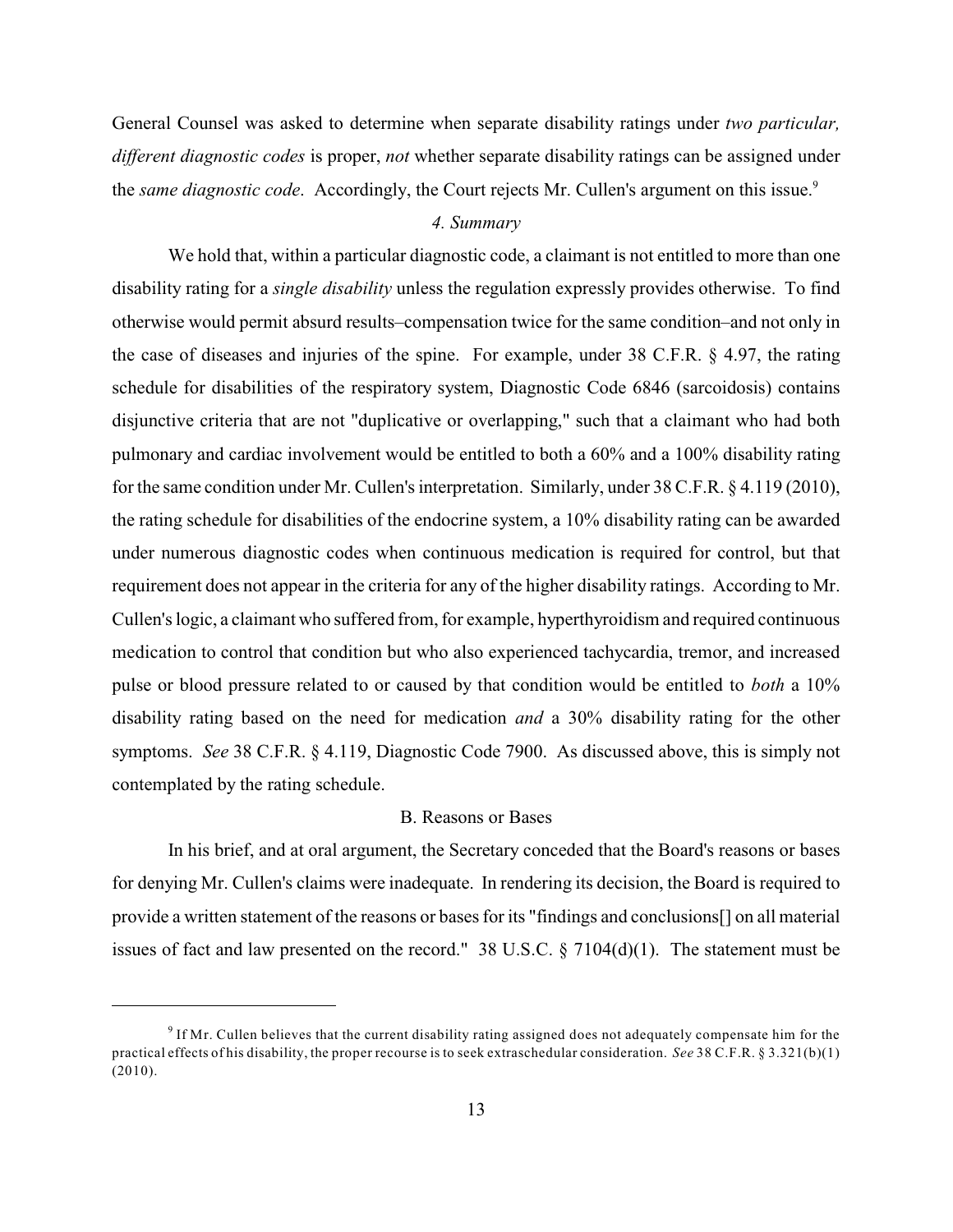adequate to enable a claimant to understand the precise basis for the Board's decision, as well as to facilitate review in this Court. *See Gilbert v. Derwinski*, 1 Vet.App. 49, 57 (1990).

In *DeLuca v. Brown*, the Court held that 38 C.F.R § 4.40 requires that the disabling effect of painful motion be considered when rating joint disabilities. 8 Vet.App. 202, 205-06 (1995). Pursuant to § 4.40, a "[d]isability of the musculoskeletal system is primarily the inability, due to damage or infection in parts of the system, to perform the normal working movements of the body with normal excursion, strength, speed, coordination and endurance." Further, under § 4.40, functional loss "may be due to pain, supported by adequate pathology and evidenced by the visible behavior of the claimant undertaking the motion. Weakness is as important as limitation of motion, and a part which becomes painful on use must be regarded as seriously disabled." With regard to the joints, 38 C.F.R. § 4.45 provides that "the factors of disability reside in reductions of their normal excursion of movements in different planes." When rating disabilities of joints, including the spine, the Board must discuss any additional limitations a claimant experiences due to pain, weakness, or fatigue. *DeLuca*, 8 Vet.App. at 205-06.

### *1. Thoracic Spine*

Here, the Board's discussion of the effects of pain, weakness, or fatigue is conclusory and without supporting rationale:

There is no question in this case that pain is a component of the veteran's disability. Nevertheless, the Board finds that the effects of pain reasonably shown to be due to the veteran's service-connected degenerative joint disease of the thoracolumbar spine are contemplated in the 20 percent rating currently assigned. The competent evidence of record does not show that pain, fatigue, weakness and lack of endurance following repetitive use causes forward flexion of the thoracolumbar spine to be limited to 30 degrees or less or to be equivalent to favorable ankylosis. While repetitive motion reportedly added additional limitation, the Board is of the opinion that even considering this additional limitation as reported by the VA examiner the veteran's disability picture more nearly approximates the criteria required for the 20 percent rating (forward flexion limited to between 30 and 60 degrees).

R. at 19 (citations omitted). This explanation tacitly acknowledges that the September 2004 VA examiner determined that Mr. Cullen's "thoracic spine [wa]s painful on motion, and there [wa]s additional limitation of the thoracic spine with pain, fatigue, weakness, and lack of endurance following repetitive use and during the flare-up." R. at 243. The Court, however, perceives two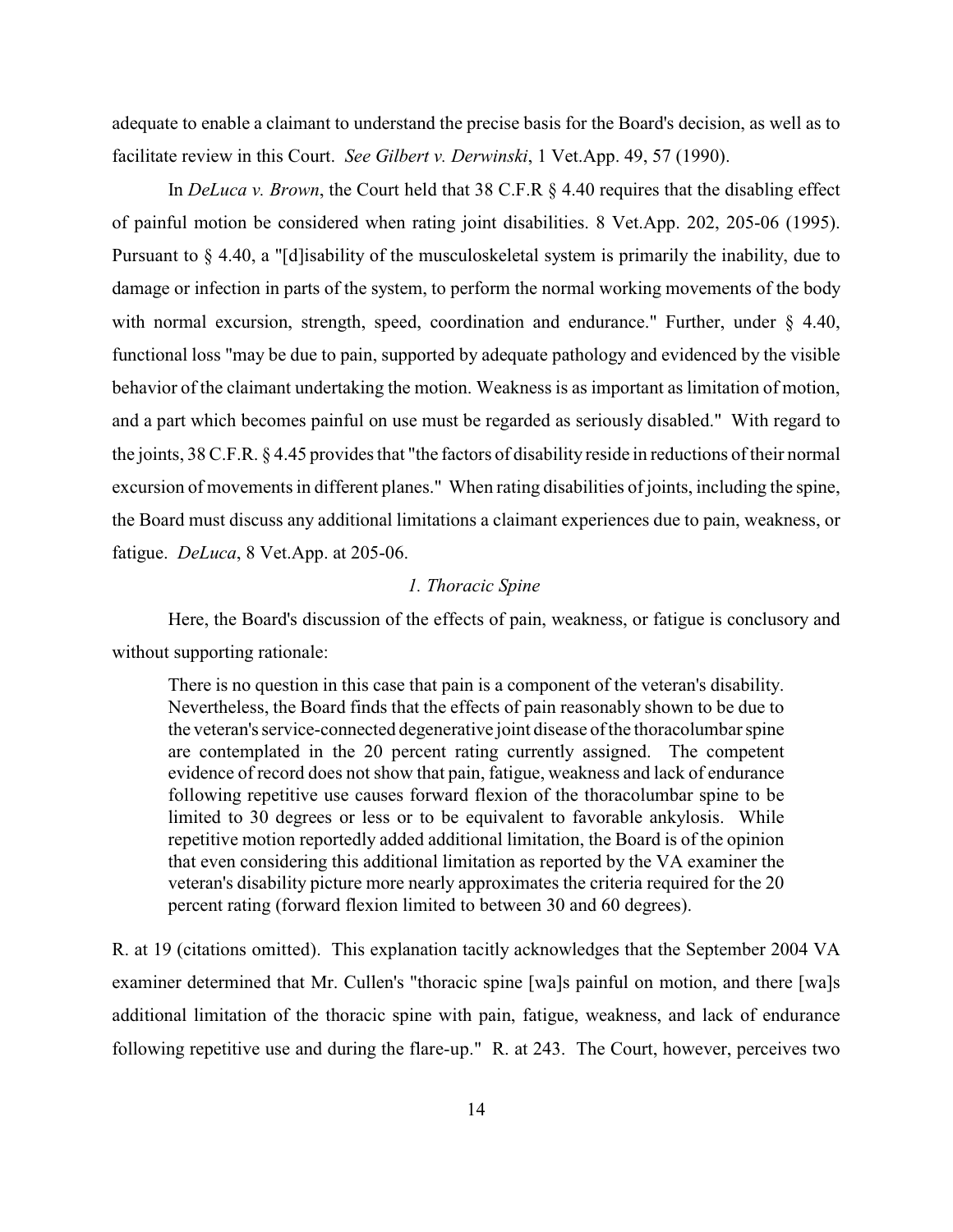problems with the physician's statement: First, that statement is less than helpful to the Board in reaching a conclusion on this issue because it lacks any specifics regarding the effects of the additional limitation of motion of the spine. Second, despite this shortcoming, not only did the Board opt to rely on such a conclusory statement, but also the Board failed to explain its conclusion any more thoroughly than did the VA examiner. *See* 38 U.S.C. § 7104(d)(1); 38 C.F.R. § 4.2 (2010) (stating that if an examination report does not contain sufficient detail, "it is incumbent upon the rating board to return the report as inadequate for evaluation purposes"); *see also Bowling v. Principi*, 15 Vet.App. 1, 12 (2001) (emphasizing Board's duty to return inadequate examination report). Accordingly, the Court's ability to review the Board's decision on this claim has been frustrated, and vactur and remand is necessary. *See Tucker v. West*, 11 Vet.App. 369, 374 (1998) (holding that remand is warranted where the Board's reasons or bases are inadequate). On remand, the Board should seek clarification and a more specific description from the VA examiner regarding the extent of the additional limitations Mr. Cullen experiences due to pain, weakness, and fatigue–or provide a new, thorough medical examination–and readjudicate Mr. Cullen's claim.

To the extent that Mr. Cullen contends that the Board erred in not assigning a single 40% disability rating for his thoracic spine condition, the Court need not address that argument at this time. Because the Court has determined that vacatur and remand is warranted for this claim, the Board will be required to readjudicate Mr. Cullen's claim and provide a new statement of reasons or bases for its decision, which will necessarily include a discussion of whether a 40% disability rating is warranted. *See Best v. Principi*, 15 Vet.App. 18, 20 (2001) (per curiam order) ("A narrow decision preserves for the appellant an opportunity to argue those claimed errors before the Board at the readjudication, and, of course, before this Court in an appeal, should the Board rule against him.").

# *2. Residuals of Shrapnel Wound*

Here, the Board's discussion of the additional limitations due to pain, weakness, or fatigue is very similar to that contained in its discussion of Mr. Cullen's claim for benefits for a thoracic spine condition. The Board wrote:

There is no question in this case that pain is a component of the veteran's disability. Nevertheless, the Board finds that the effects of pain reasonably shown to be due to the veteran's service-connected residuals of shrapnel wound to the right shoulder and